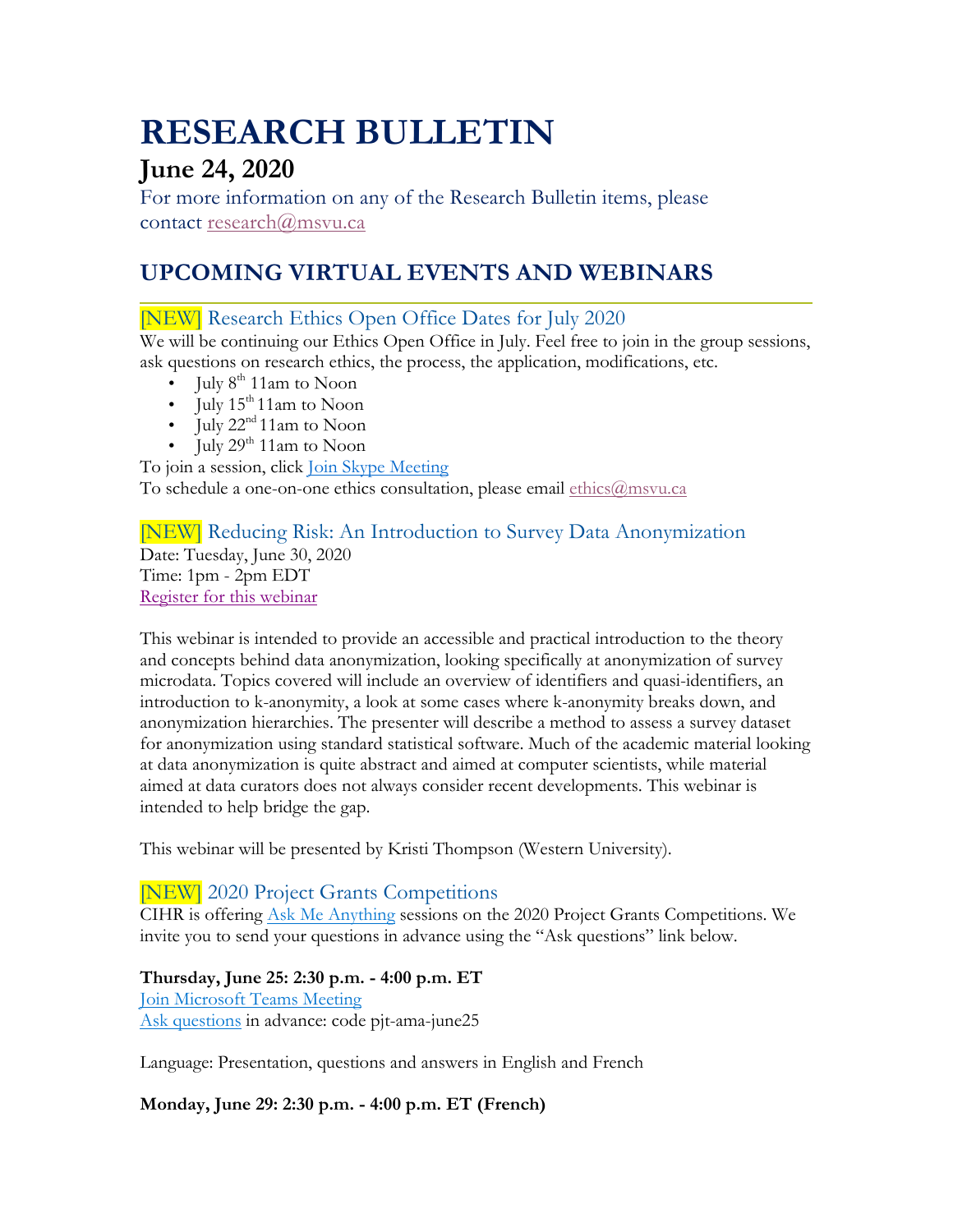#### Join Microsoft Teams Meeting Ask questions in advance: code pjt-ama-29juin

Language: Presentation, questions and answers in French

# **FUNDING OPPORTUNITIES**

# [NEW] 2020-2021 Banting Postdoctoral Fellowships (PDF) Program and

#### **Competition**

**The 2020-2021 Banting PDF competition has been launched!** Please click here to access the launch memo, and visit www.banting.fellowships-bourses.gc.ca for further details.

**The 2020-2021 Banting application is now available on ResearchNet!** Please click here to access the new funding opportunity.

Should you have any questions, please feel free to contact banting@cihr-irsc.gc.ca. Special Initiative PEG COVID-19

The PEG COVID-19 Special Initiative provides short-term and timely support for small-scale, stakeholder-driven partnerships through Partnership Engage Grants (PEG). This Special Initiative will allow researchers and their partners the possibility to address urgent and specific needs, as well as challenges or opportunities through collaborations. It will also provide a unique opportunity to foster knowledge exchange between postsecondary researchers and different sectors of society while including students, PhDs, PDFs and other HQPs on the COVID-19 crisis related issues, challenges and impacts.

**The next application deadline is September 15.** Further details, including application information, are available on SSHRC's website at the following link: https://www.sshrc-crsh.gc.ca/fundingfinancement/programs-programmes/peg-sep-covid-19-eng.aspx

#### Nova Scotia Business Inc.: Productivity and Innovation Voucher Program

Nova Scotia Business Inc. will be accepting applications to the Productivity and Innovation Voucher Program starting **April 1st until mid-October**. The purpose of this program is to allow Nova Scotia registered companies to work with universities and access expertise they do not have in-house. The projects must demonstrate how they increase the productivity or innovation of a company's product, process or service. The program has two tiers, Tier 1 awards are for \$15,000 and Tier 2 awards are for \$25,000. Applications will be reviewed regularly while funding is available. If you have any questions about the program, please do not hesitate to contact our Industry Liaison Officer, Danielle Goodfellow at danielle.goodfellow@smu.ca

# **ANNOUNCEMENTS**

### Continuity of Library & Archives Services – Guides at MSVU

The Mount Library & Archives team is working to ensure our research community has access to resources and services while the campus continues with virtual operations. The following Quick Guide offers a list of, and links to, services and their availability. Use the Questions/Feedback button on the left to reach MSVU Library & Archives staff or email library@msvu.ca. A chat box will appear whenever Novanet LiveHelp staff are on duty. More information is available here.

### Is Your Research Open?

If you're interested in building a profile in the Mount e-Commons, our research output repository, please contact Scholarly Communications Librarian Lindsey MacCallum at lindsey.maccallum@msvu.ca. She will work from your CV to populate the repository with articles,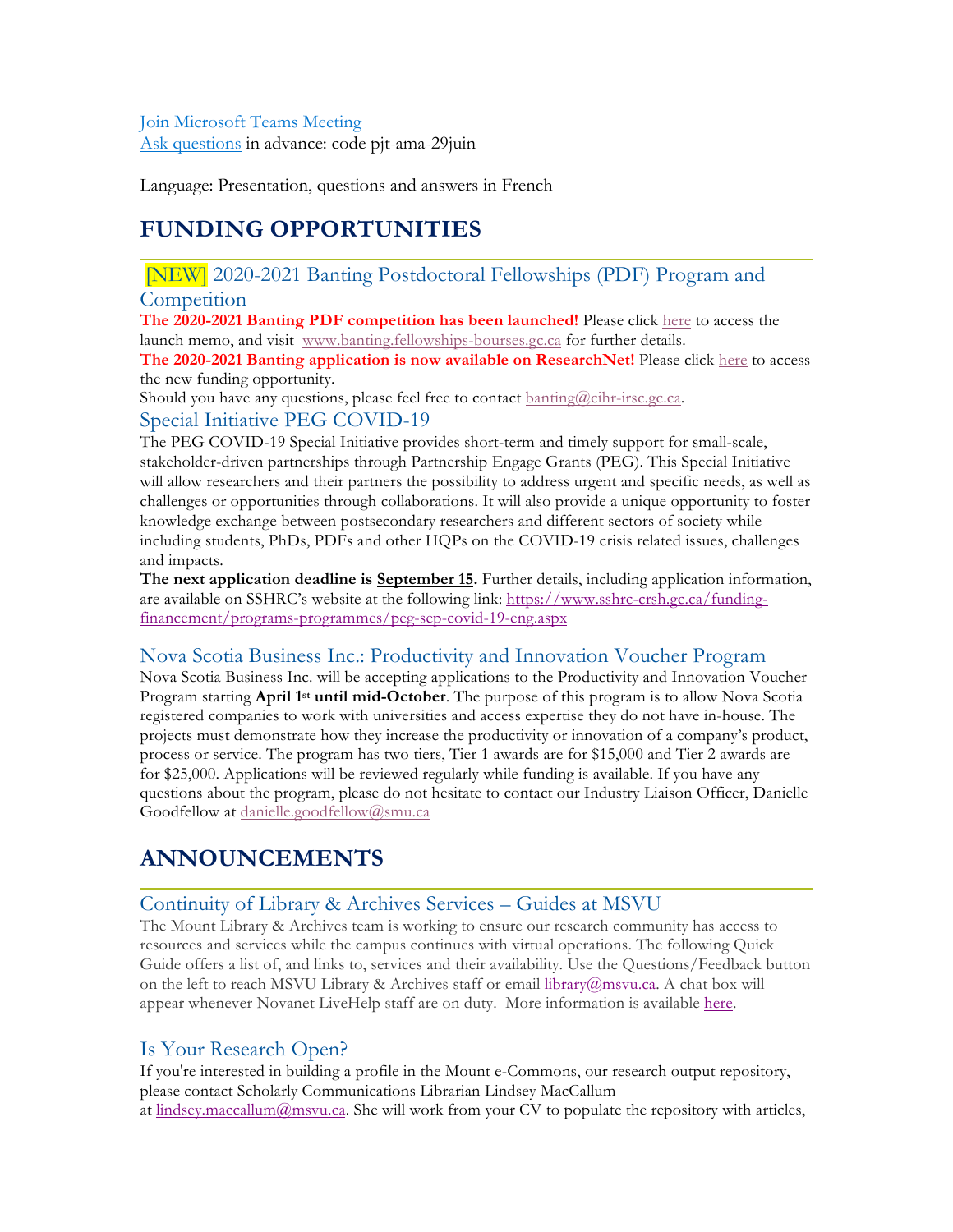book chapters, grey literature, and more. All citations and full-text articles are indexed by Google Scholar, thus making your research more visible.

### Eligibility Changes to the NSERC Postdoctoral Fellowships Program

NSERC is pleased to announce a change to the eligibility criteria for the Postdoctoral Fellowships (PDF) program (https://www.nserc-crsng.gc.ca/Media-Media/NewsDetail-

DetailNouvelles\_eng.asp?ID=1154). As of the 2021 competition year (**application deadline October 19, 2020**), NSERC will no longer impose a once-per-lifetime application limit. Provided applicants meet all other eligibility criteria, as detailed on the PDF Program webpage, they can reapply to the program. **The webpage for the 2021 competition will be updated in July 2020** to reflect all changes coming into force for the competition.

## REMINDER: COVID-19 Research Ethics Update

- · The UREB continues to accept and review new applications, modifications, renewals and study closures.
- · In-person participant interactions (recruitment and data collection) **must** be replaced with telephone, online communications or other **remote** measures. If your cleared protocol involves any in-person participant interactions, you **must** complete a modification request as soon as possible (REB.FORM.002). We are processing these requests as quickly as possible.
- Researchers with questions on online/remote platforms should contact Brenda Gagne at ethics@msvu.ca to confirm if the platforms are secure.
- Researchers should be aware that any data collected in this pandemic environment may alter, skew or contaminate your results, unless your focus includes COVID 19 questions. Further, researchers may need to address/disclose this in publications and other knowledge dissemination activities when documenting method and timeframe of data collection.
- If researchers are able to postpone recruitment and data collection, we **strongly** recommend doing so. Please let us know at ethics@msvu.ca and we will place your file temporarily on hold. If you need to postpone data collection and have questions about extending your funding, please contact research@msvu.ca.
- If it is not possible to postpone the research or modify participant contact, please contact us as soon as possible at ethics@msvu.ca with a formal request and full rationale. Requests will be considered on a case-by-case basis.
- Researchers with questions or concerns are encouraged to contact the Research Ethics Board via email at ethics@msvu.ca.
- As per the federal government advisory, research ethics applications directly addressing COVID-19, or pandemics generally, will be given first **priority** for ethics review.

#### COVID-19 Resources for Researchers

#### **COVID-19 Resources for Researchers**: **https://crdcn.org/covid-19-resources**

With an understanding of the challenges faced by members of the Canadian Research Data Centre Network (CRDCN) research community, this list of sources -- which includes government and non-profit resources, researcher-led initiatives and data resources -- is intended to complement the resources and information available through Vice-President Research Offices across the country (which may include rapid-response funding opportunities).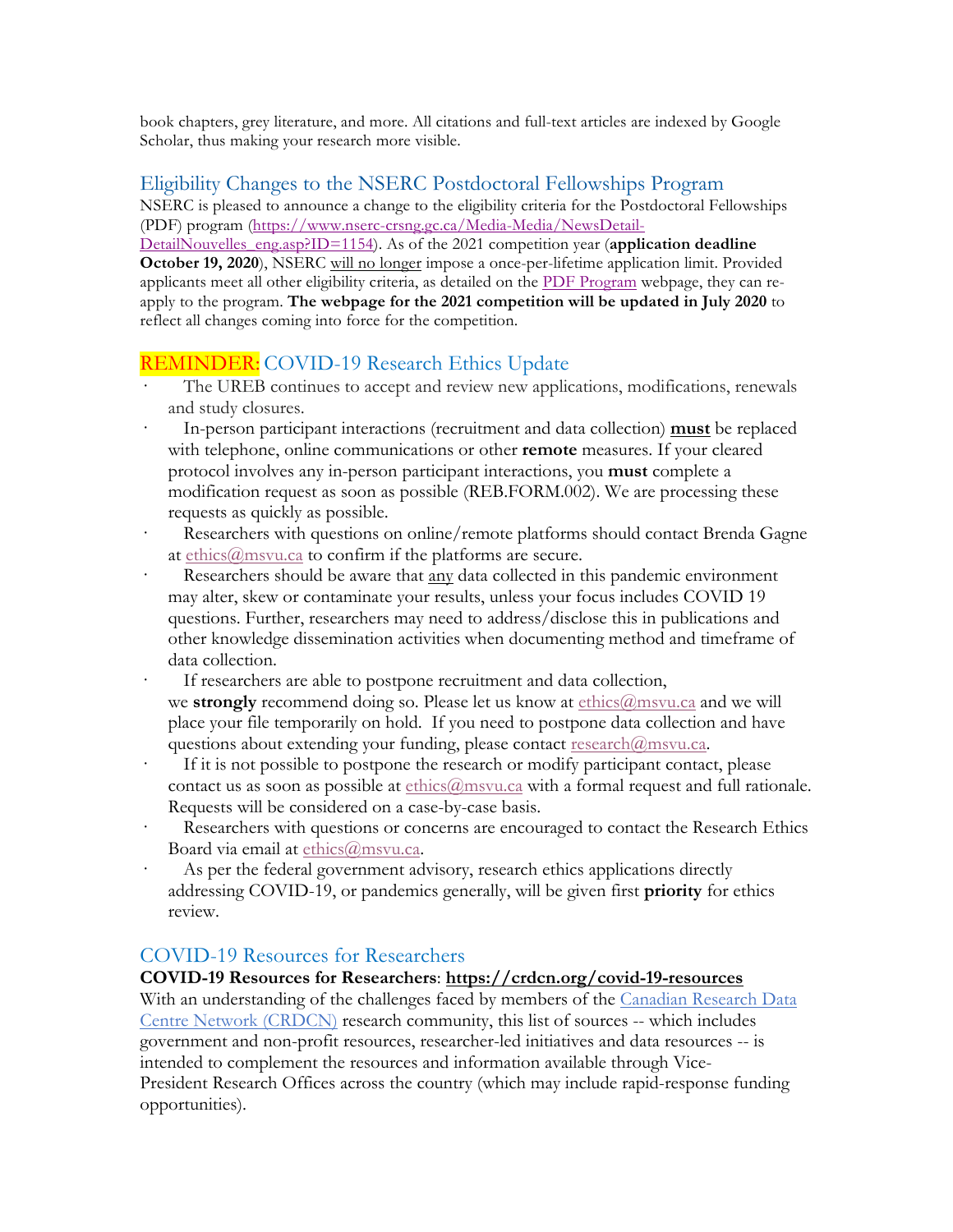### Portage COVID-19 Discussion

CARL has been working with the European Project, OpenAIRE, to provide a tracking and discovery service for Canadian research outputs. OpenAIRE is getting ready to launch a COVID-19 gateway very soon (https://www.openaire.eu/openaire-covid-19  $gateway$ ?idU=1). There is a Canadian portal (in beta) that will be part of the OpenAIRE Aggregation. Any COVID-19-related Canadian content will also be tagged and become part of the gateway. The Tri-Agencies have already contacted PORTAGE about the OpenAIRE gateway. They are very interested in using it to track the research they have started to fund related to COVID-19 in a comprehensive way has become a top priority for them.

### CanCOVID Community

CanCOVID Community is a new initiative spearheaded by Canada's Chief Science Officer in order to optimize Canada's research response to the COVID-19 crisis. CanCOVID is Canada's federally-mandated, expert led COVID-19 research network made up of Canadian COVID-19 researchers, clinical collaborators, and healthcare stakeholders from across the country. Involvement in the CanCOVID network is currently by invitation only and restricted to verified members of the COVID-19 expert research and response community. However, those interested in joining the network are encouraged to complete the electronic form on the website to indicate their interest.

For more information, visit the CanCOVID website .

# **MSVU FACULTY RESEARCH ACHIEVEMENTS**

IWK collaboration focuses on best way to support pregnant women living with higher weights

Dr. Shannan Grant's new study is featured here.

# **IT&S CYBERSECURITY TIPS**

### [NEW] Home Networking Tips

Working and collaborating online from home can be affected by your home networking situation. If you are experiencing lagging or dropped connections when video conferencing, see the new Home Networking Tips webpage for ways to improve your home networking experience.

#### Conferencing Tools Intranet and Web Resources

IT&S has added a Conferencing Tools section to the Working from Home intranet page. It provides guidance on when to use the tele- and web-conferencing solutions provided and supported by the University, and it provides some advice on using other conferencing tools.

Also see the new Web Conferencing Safety Tips web page for some ways to protect your privacy when participating in or hosting web conferences in general.

New Videos by IT&S